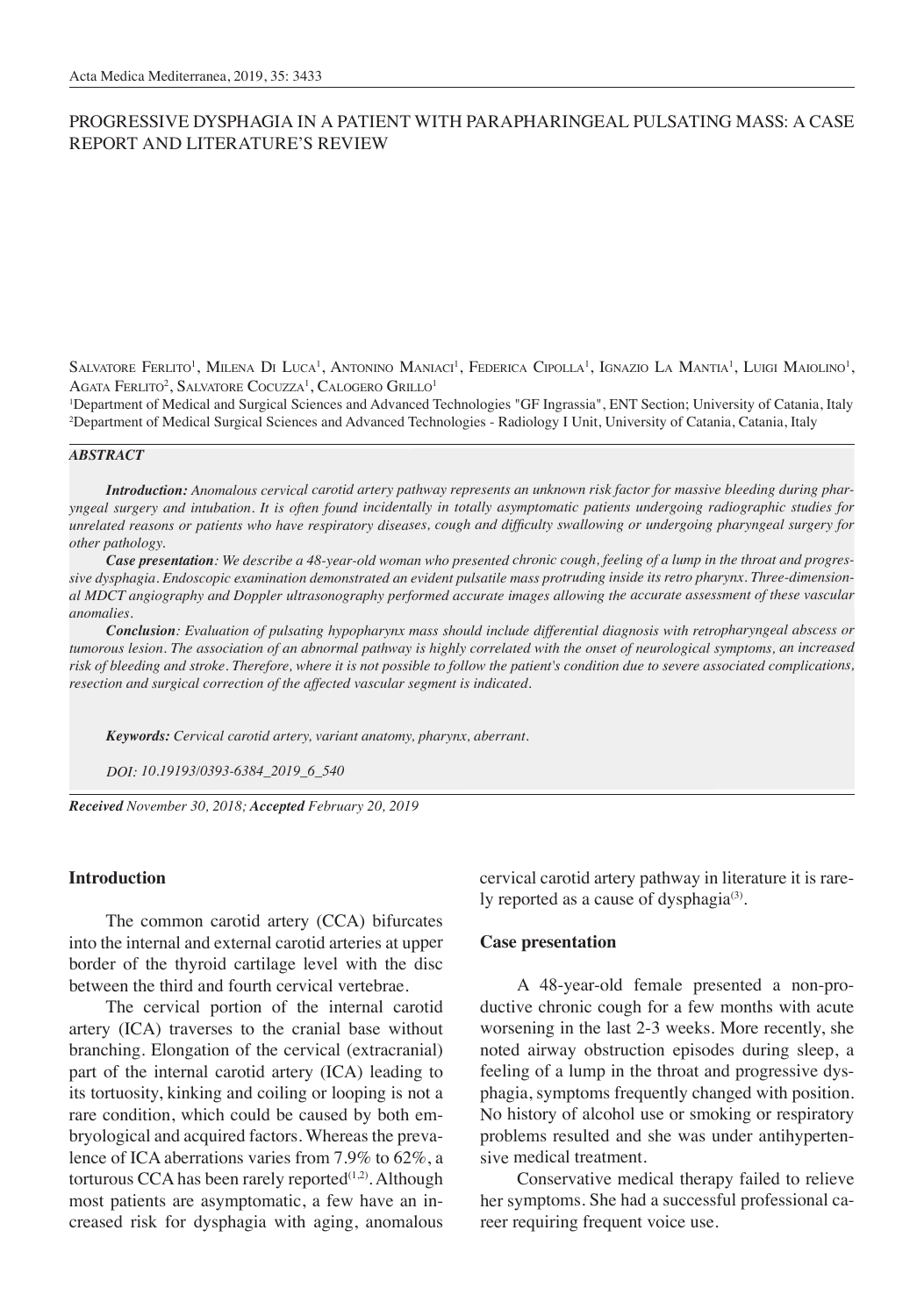Physical examination revealed a mildly injected posterior pharyngeal wall, no raised tongue, swollen neck, erythema and nuchal stiffness. A flexible endoscopic examination has discovered a smooth-surfaced pulsating mass on the left side of the hypopharynx, which had a compression mechanical's effect causing dysphagia.

The functional endoscopic evaluation of a swallowing study (FEES) showed a small residual on the obstructed side and penetration into the val-



**Fig. 1**: CT scan showed a medialization of left ICA.

lecula and the pyriform sinuses after swallowing.

Head and neck CT scan were prescribed to exclude inflammatory processes (abscess) or tumor of posterior or parapharyngeal region.

CT scan (Fig. 1) and a three-dimensional MDCT angiography reconstruction (to evaluate the anomalous carotid artery associated with the upper aero digestive tract) showed a medialization of left CCA and subsequent cervical left ICAs with kinking, confirming the left CCA and the ICA were bent and close relation with the hypopharynx (Fig. 2).

The patient was informed of the risks and complications of this anatomical variation and were given medical or surgical therapy options or wait



**Fig. 2**: three-dimensional MDCT angiography reconstruction with Anomalous conduction of left ICA.

and see (close monitoring). She chose elective observation and followed medical treatment to reduce ENT's symptoms.

## **Discussion and conclusion**

The etiology of aberrant ICAs is unknown but comprises genetic causes such as embryological development and acquired causes like cardiovascular diseases $(3)$ .

The prevalence of anatomic variants is between 7.9% and 62% and the reason was ascribed to congenital anomalies, fibro muscular dysplasia or atherosclerosis<sup> $(1,4)$ </sup>, often occurring with advanced age<sup>(4)</sup>. Usually patients are totally asymptomatic but sometimes they may have difficulty breathing, coughing and difficulty swallowing. In particular, other diseases affecting the upper airways must be included in the differential diagnosis $(5-7)$ .

The presence of an unknown aberrant ICAs represents a potential risk of intraoperative complications both during orotracheal intubation and either laringo-esophageal surgery<sup>(8)</sup>.

Parapharyngeal ICA aberrations have been reported as silent in up to 80% of cases and discovered incidentally during physical examination, pharyngeal surgery, or radiological investigations<sup>(9-11)</sup>. Only a few clinical cases of dysphagia caused by mass effect related to the internal carotid artery have been published and the best treatment is not yet defined $(11-13)$ .

A classical description of the ICA reported in Grays Anatomy indicates that it arises from the bifurcation of the common carotid artery lateral to the upper edge of the thyroid cartilage level with the disc between the third and fourth cervical vertebrae. According to its course, the ICA is divided into cervical, petrous, cavernous and cerebral parts.

As it is indicated by Bannister et al., the length of the ICA artery varies with the length of the neck and the point of carotid bifurcation. Its cervical part is normally straight but occasionally may be very tortuous, being closer to the pharynx than usual and very near the tonsil $(14)$ .

Variations in the extracranial course of the ICA are not rare and often reported in the literature. Pharyngeal transposition of ICA is a risk factor for acute hemorrhage in pharyngeal surgery<sup>(15,16)</sup>.

La Barbara et al. proposed a hypothesis in which the extracranial ICA is considered as a segment of transition between an elastic vessel (CCA) and a muscular vessel (intracranial ICA) and it is particularly subject to metaplastic transformation,